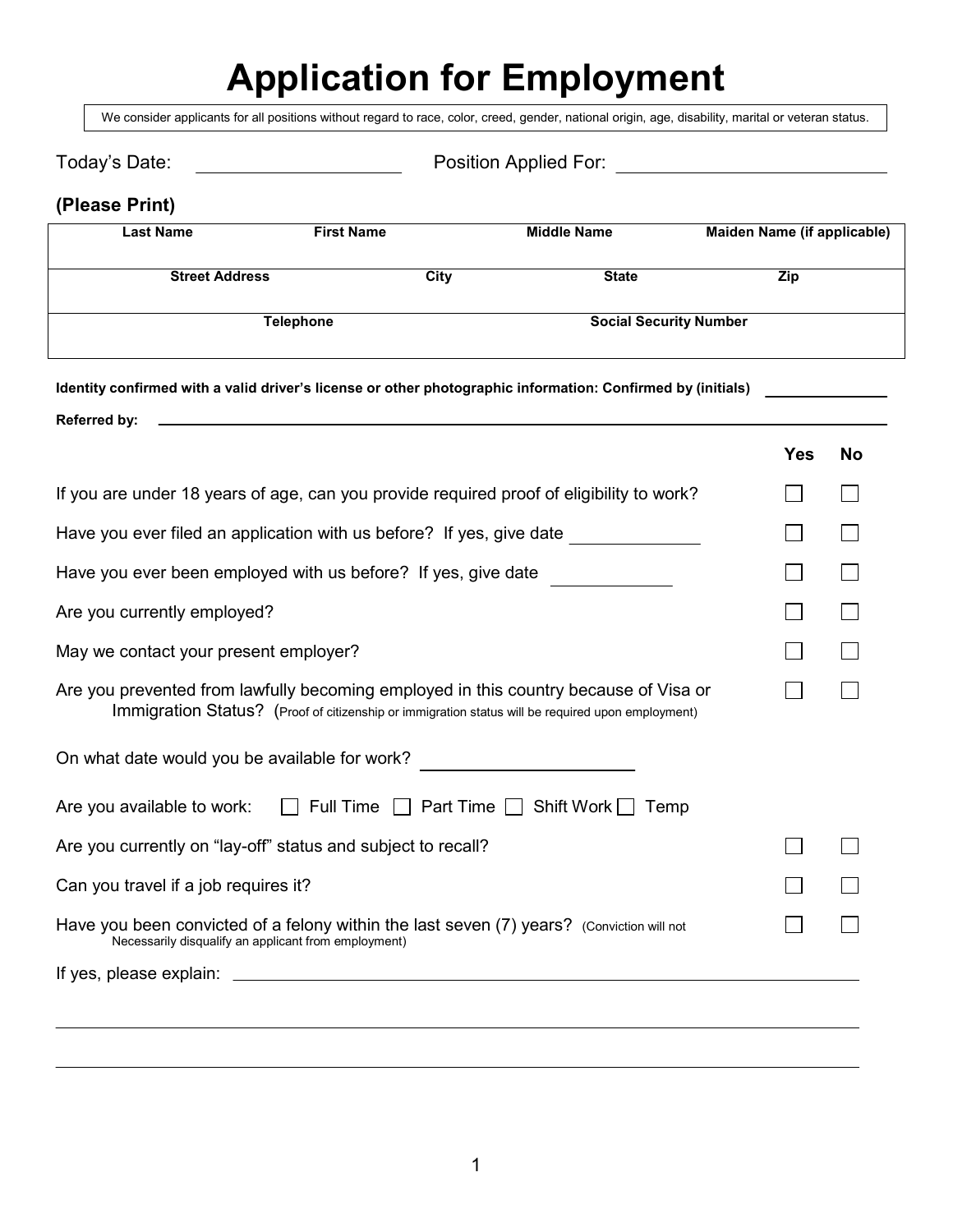## **Education**

|                                    | <b>Name/Address of</b><br><b>School</b> | <b>Course of Study</b> | <b>Years Completed</b> | <b>Diploma/Degree</b> |
|------------------------------------|-----------------------------------------|------------------------|------------------------|-----------------------|
| <b>Elementary</b><br><b>School</b> |                                         |                        |                        |                       |
| <b>High School</b>                 |                                         |                        |                        |                       |
| Undergraduate<br>College           |                                         |                        |                        |                       |
| Graduate/<br>Professional          |                                         |                        |                        |                       |
| <b>Other (Specify)</b>             |                                         |                        |                        |                       |

Describe any foreign languages of which you have knowledge:

| Language | Fluent $(\checkmark)$ | Good $(\checkmark)$ | Fair $(\checkmark)$ | Speak $(\checkmark)$ | Read $(\checkmark)$ | Write $(\checkmark)$ |
|----------|-----------------------|---------------------|---------------------|----------------------|---------------------|----------------------|
|          |                       |                     |                     |                      |                     |                      |
|          |                       |                     |                     |                      |                     |                      |
|          |                       |                     |                     |                      |                     |                      |
|          |                       |                     |                     |                      |                     |                      |

| Describe any specialized training, apprenticeship skills and extra-curricular activities: |
|-------------------------------------------------------------------------------------------|
|                                                                                           |
|                                                                                           |
|                                                                                           |
|                                                                                           |
|                                                                                           |
|                                                                                           |

| Describe any job-related training received in the United States military: |  |
|---------------------------------------------------------------------------|--|
|---------------------------------------------------------------------------|--|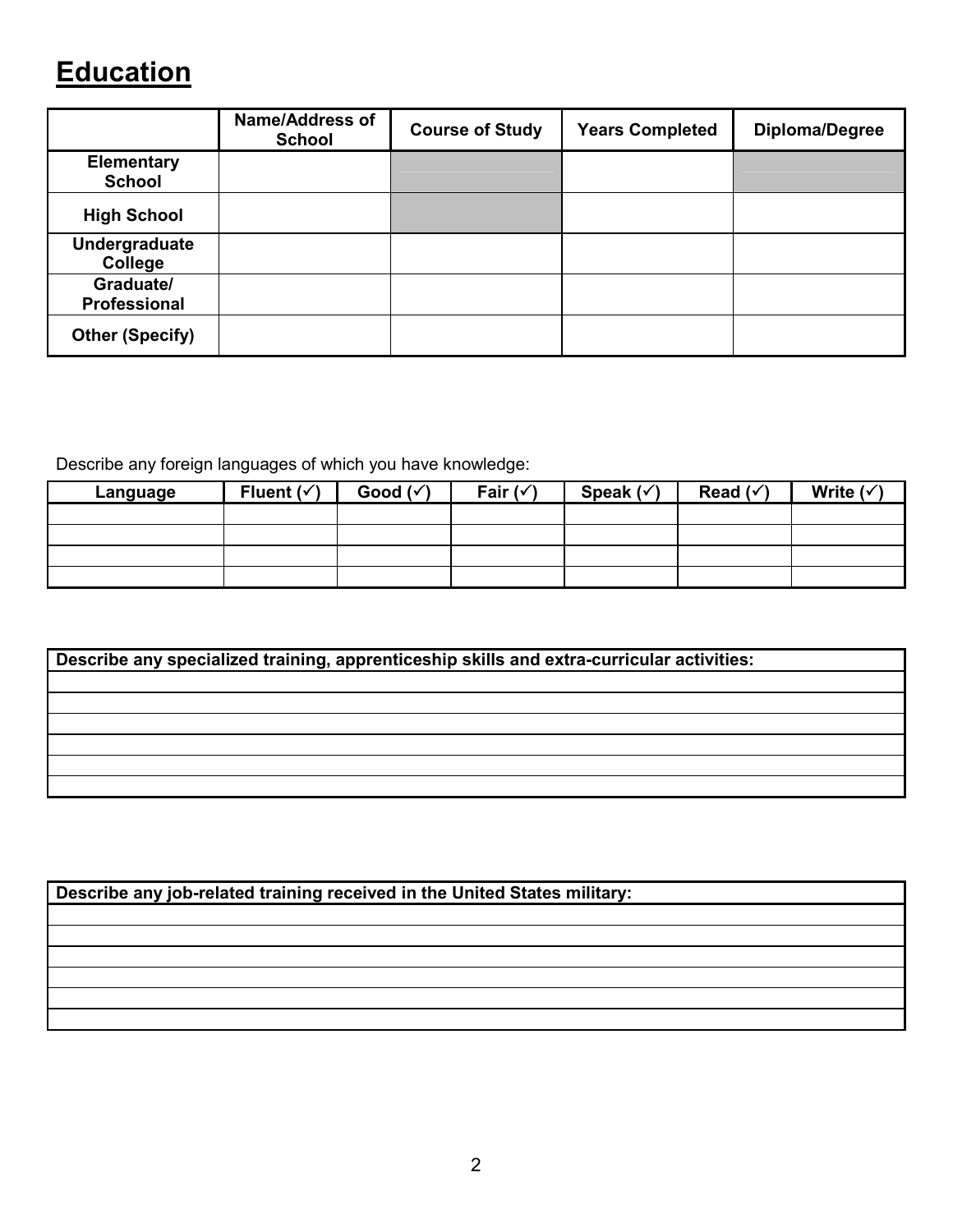## **Employment Experience**

**Start with your present or last job. Include any job-related military service assignments and volunteer activities. You may exclude organizations which indicate race, color, gender, national origin, disabilities or other protected status.** 

| <b>Employer</b>           |                  | Date Employed             |  |
|---------------------------|------------------|---------------------------|--|
|                           | To               | From                      |  |
| <b>Address</b>            |                  |                           |  |
| <b>Telephone</b>          |                  |                           |  |
| <b>Job Title</b>          |                  | <b>Hourly Rate/Salary</b> |  |
|                           | <b>Beginning</b> | <b>Ending</b>             |  |
| <b>Supervisor</b>         |                  |                           |  |
| <b>Reason for Leaving</b> |                  |                           |  |
| <b>Employer</b>           |                  | Date Employed             |  |
|                           | To               | From                      |  |
| <b>Address</b>            |                  |                           |  |
| <b>Telephone</b>          |                  |                           |  |
| Job Title                 |                  | <b>Hourly Rate/Salary</b> |  |
|                           | <b>Beginning</b> | <b>Ending</b>             |  |
| Supervisor                |                  |                           |  |
| <b>Reason for Leaving</b> |                  |                           |  |
| <b>Employer</b>           |                  | Date Employed             |  |
|                           | To               | From                      |  |
| <b>Address</b>            |                  |                           |  |
| <b>Telephone</b>          |                  |                           |  |
| <b>Job Title</b>          |                  | <b>Hourly Rate/Salary</b> |  |
|                           | <b>Beginning</b> | <b>Ending</b>             |  |
| Supervisor                |                  |                           |  |
| <b>Reason for Leaving</b> |                  |                           |  |

## **Additional Information**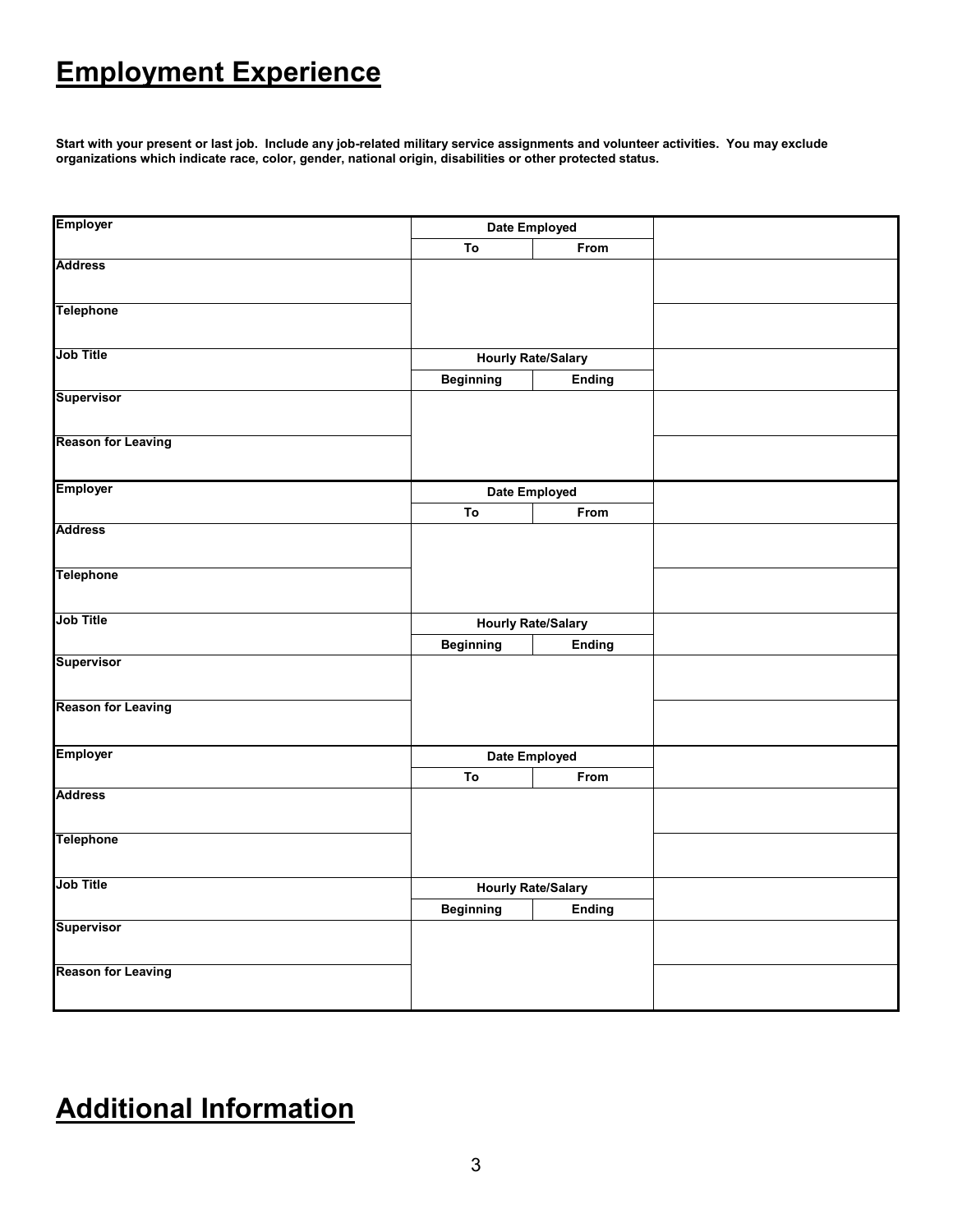| List professional, trade, business or civic activities and offices held: |  |
|--------------------------------------------------------------------------|--|
|--------------------------------------------------------------------------|--|

**Summarize special job-related sills and qualifications acquired from employment or other experience:**

**Please list which equipment/machinery you have operational skills in (i.e. PC, Lotus, WordPerfect, typewriter, production machinery, etc.:** 

**Give any additional information you feel may be helpful to us in considering your application:**

*Note to Applicants: DO NOT ANSWER THIS QUESTION UNLESS YOU HAVE BEEN INFORMED ABOUT THE REQUIREMENTS OF THE JOB FOR WHICH YOU ARE APPLYING.*

Are you capable of performing in a reasonable manner, with or without a reasonable accommodation, the activities involved in the job or occupation for which you have applied? A description of the activities involved in such a job or occupation is attached.<br>  $\Box$  Yes  $\Box$  No occupation is attached.

### **References**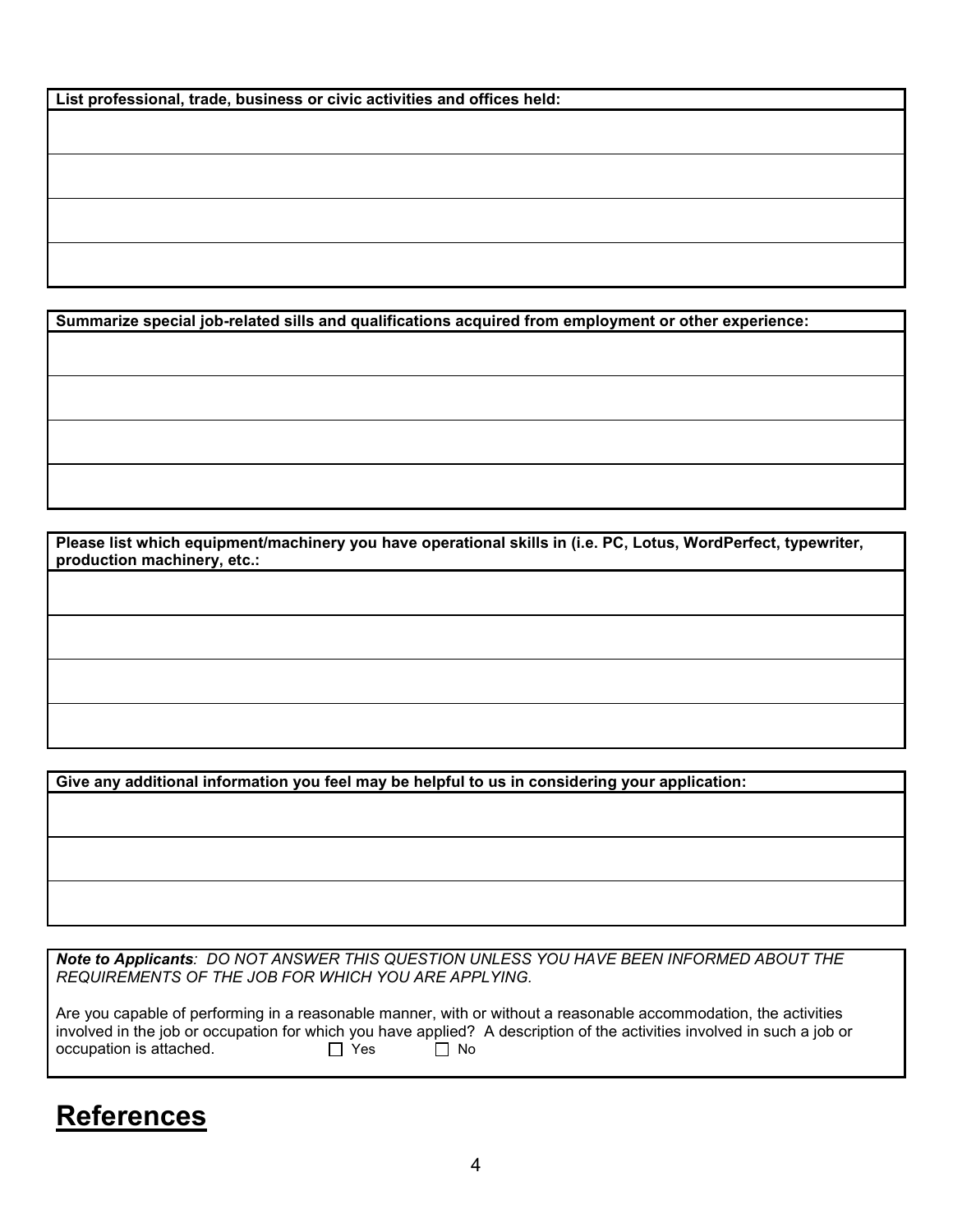| Name(s) | <b>Address</b> | Telephone |
|---------|----------------|-----------|
|         |                |           |
|         |                |           |
|         |                |           |

In reference to my application for employment with First United Methodist Church, Houston, Texas:

I certify that answers given herein are true and complete to the best of my knowledge.

 I authorize investigation of all statements contained in this application for employment/volunteering as may be necessary in arriving at an employment/volunteering decision. I hereby release any individual, employer, reference, or organization, including record custodians, both collectively and individually, from any and all liability for damages of whatever kind or nature, which may at any time result to me, my heirs, or family, because of compliance or any attempts to comply, with this authorization. I (circle one) **waive/do not waive** any right that I may have to inspect any information provided about me by any person or organization identified by me in this application.

 This application for employment/volunteering shall be considered active for a period not to exceed 45 days. Any applicant wishing to be considered for employment/volunteering beyond this period should inquire as to whether or not applications are being accepted at that time.

 I hereby understand and acknowledge that, unless otherwise defined by applicable law, any employment/volunteer relationship with this organization is of an "at will" nature, which means that the Employee/Volunteer may resign at any time and the Employer may discharge Employee/Volunteer at any time with or without cause. It is further understood that this "at will" employment/voluntary relationship may not be changed by any written document or by conduct unless an authorized executive of this organization specifically acknowledges such change in writing.

 I further state that I have carefully read the foregoing release and know the contents thereof and I sign this release as my own free act. This is a legally binding agreement, which I have read and understand.

 In the event of employment/volunteering, I understand that false or misleading information given in my application or interview(s) may result in discharge. I understand, also, that I am required to abide by all rules and regulations of the Employer.

Applicant's Signature: **Date:** Date: Date: Date: Date: Date: Date: Date: Date: Date: Date: Date: Date: Date: Date: Date: Date: Date: Date: Date: Date: Date: Date: Date: Date: Date: Date: Date: Date: Date: Date: Date: Date: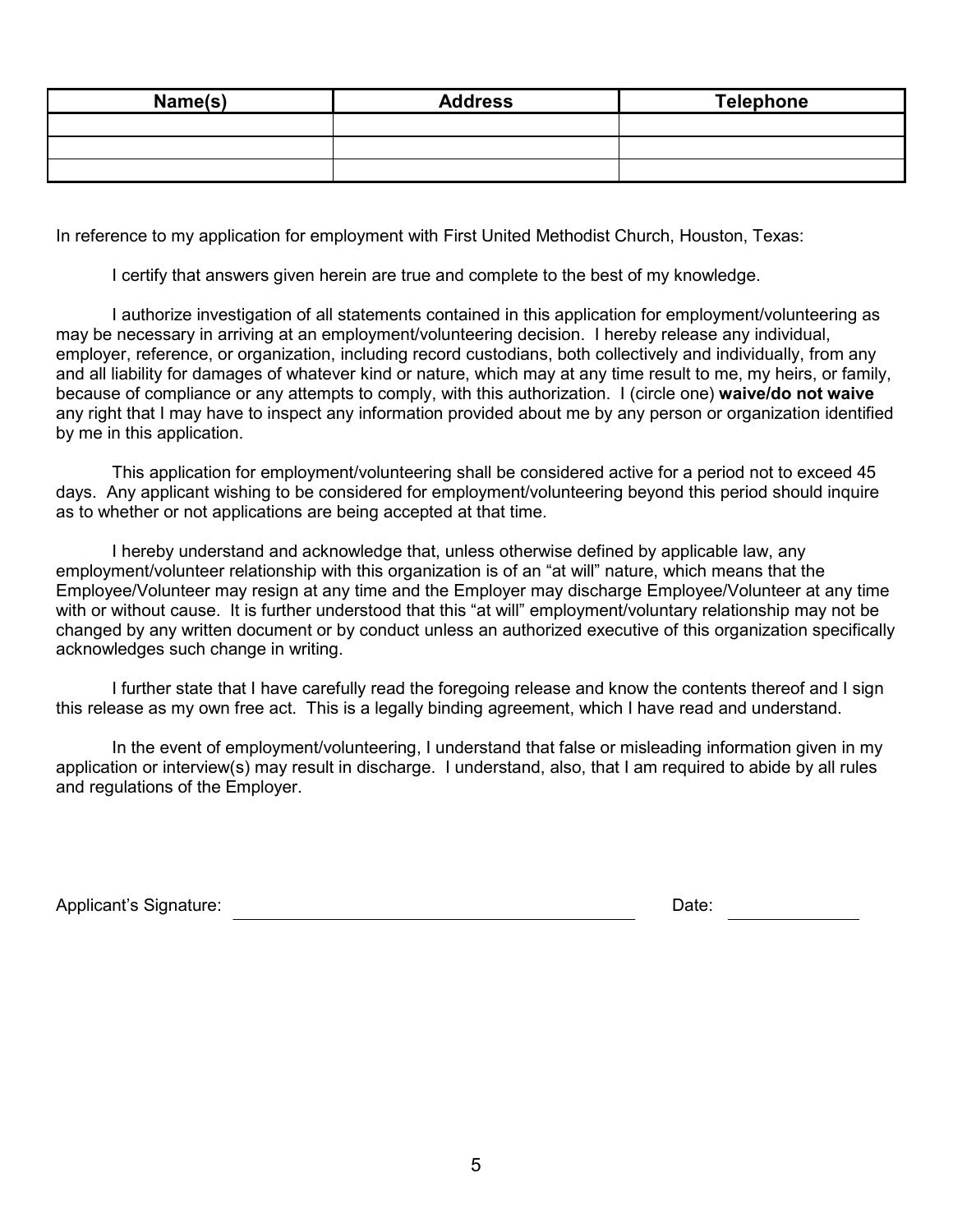# **Paid Employee/Volunteer Inquiry Release Form**

*Please Print All Information Clearly* 

| <b>Organization Name:</b> | Telephone Number: |
|---------------------------|-------------------|
|                           |                   |

#### *Applicant Name*:

| Last:                          | First:                                            | Middle (Not Maiden):          |
|--------------------------------|---------------------------------------------------|-------------------------------|
| <b>Maiden Name:</b>            | Aliases:                                          |                               |
| <b>Social Security Number:</b> | Date of Birth:                                    | <b>County/State of Birth:</b> |
| Driver's License Number/State: | State(s) of Previous Numbers (State's Name Only): |                               |

#### *Current Address Information:*

| <b>Street Address:</b> | City, State, Zip: |
|------------------------|-------------------|
| County (Not Country):  | How Long?         |

*Previous Addresses (for the past 7 years) (for additional space, continue on back):* 

| <b>Street Address:</b>       | City, State, Zip: |
|------------------------------|-------------------|
| <b>County (Not Country):</b> | <b>How Long?</b>  |
| <b>Street Address:</b>       | City, State, Zip: |
| <b>County (Not Country):</b> | <b>How Long?</b>  |
|                              |                   |
| <b>Street Address:</b>       | City, State, Zip: |
| <b>County (Not Country):</b> | <b>How Long?</b>  |
| <b>Street Address:</b>       | City, State, Zip: |

In consideration of and in connection with my application for employment/volunteering (including contract for services, if applicable) and as a consideration of continued employment/volunteering, I understand that an investigative background inquiry may be performed on myself, including, but not limited to, consumer credit history, criminal conviction history and driving record history and other such reports that may exhibit information on my character, work habits, performance, education and experience, along with reasons for termination of employment/volunteering from previous employers, where such information exists. Furthermore, I understand and consent to the fact that First United Methodist Church will be requesting information from various Federal, State and other such agencies that maintain civil history and other background.

 I hereby authorize, without reservation, any party or agency contracted by First United Methodist Church, as a condition of employment, to furnish the above listed information and to release **all parties** involved from any liability and responsibility for doing so. This authorization and consent shall be valid in its original, faxed or copy form.

 Furthermore, I hereby verify the authenticity of all personal information pertaining to myself for the exclusive purpose of employment/volunteer consideration.

Applicant's Signature: Letter and Date: Date: Date: Date: Date: Date: Date: Date: Date: Date: Date: Date: Date: Date: Date: Date: Date: Date: Date: Date: Date: Date: Date: Date: Date: Date: Date: Date: Date: Date: Date: Da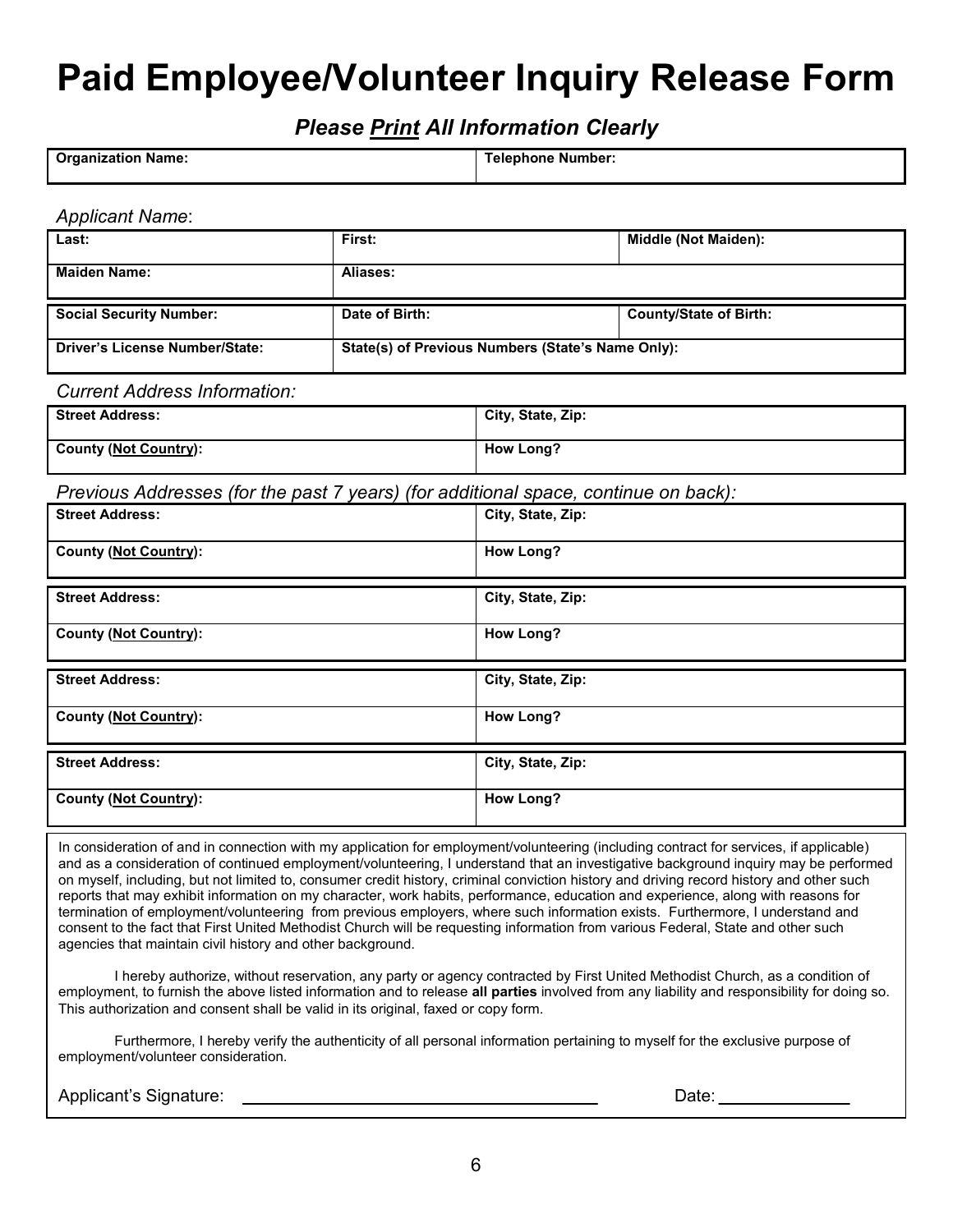## **Primary Screening Form for Child/Youth Volunteer Workers First United Methodist Church – Houston, Texas**

**This application is to be completed by all applicants for any position (volunteer or paid) involving the supervision of minors. This is not an employment application form. This is being used to help the church provide a safe and secure environment for the children/youth involved in this organization.** 

**Date:** 

| Last Name | <b>First Name</b> | <b>Middle and/or Maiden Name</b> |
|-----------|-------------------|----------------------------------|
|           |                   |                                  |
|           |                   |                                  |
|           |                   |                                  |

*Identity confirmed with a state driver's license or other photographic identification by (agent authorized by organization) (initials):* 

| <b>Street Address:</b> | Apt #: | City, State, Zip:  |
|------------------------|--------|--------------------|
| County (not country):  |        | <b>Home Phone:</b> |

What type of children's/youth work do you prefer?

What date would you be available to begin?

|  | What is the minimum length of commitment you can make? |
|--|--------------------------------------------------------|
|  |                                                        |

| Have you ever been convicted of or pleaded guilty to a crime? (If yes, please<br>explain on the back of this page):                                                                                                                                                                                                                                                | Yes | No |
|--------------------------------------------------------------------------------------------------------------------------------------------------------------------------------------------------------------------------------------------------------------------------------------------------------------------------------------------------------------------|-----|----|
| Were you a victim of abuse or molestation while a minor? (If you prefer, you may<br>refuse to answer this question, or you may discuss your answer in confidence with one<br>of the pastors rather than answering it on this form answering "yes" or leaving the<br>question unanswered will not automatically disqualify an applicant for children's/youth work.) | Yes | No |

Do you have a current driver's license?  $\Box$  Yes  $\Box$  No

### **Church History and Prior Youth Work**

Name and location of church of which you are a member:

List name and location of other churches you have attended regularly during the past five years:

List all previous church work involving children/youth (list each organization's name, location, type of work performed and dates):

**(Cont'd next page)**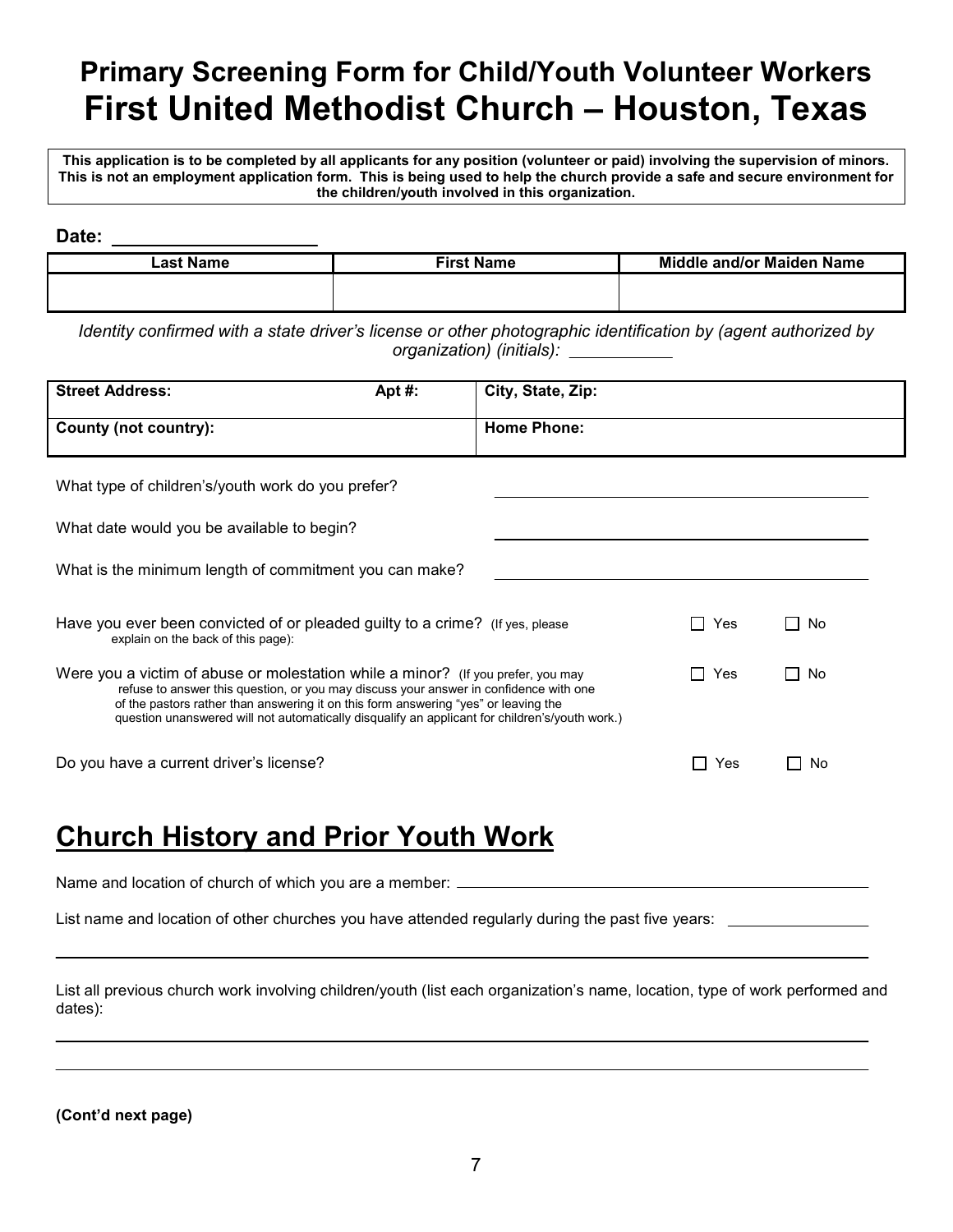List all previous non-church work involving children/youth (list each organization's name, location, type of work performed and dates):

List any gifts, callings, training, education, or other factors that have prepared you for child/youth work:

#### **Personal References (not former employers or relatives):**

| Name(s) | <b>Address</b> | <b>Telephone</b> |
|---------|----------------|------------------|
|         |                |                  |
|         |                |                  |
|         |                |                  |
|         |                |                  |
|         |                |                  |
|         |                |                  |

The information contained in this application is correct to the best of my knowledge. I authorize any references/organizations/ churches listed in this application to give you any information (including opinions) that they may have regarding my character and fitness for child or youth work. In consideration of the receipt and evaluation of this application by First United Methodist Church, I hereby release any individual, church, youth organization, charity, employer, reference, or any other person or organization, including record custodians, both collectively and individually, from any and all liability for damages of whatever kind or nature which may at any time result to me, my heirs, or family, on account of compliance or any attempts to comply, with this authorization. I **(circle one) waive/do not waive** any right that I may have to inspect any information provided about me by any person or organization identified by me in this application.

 Should my application be accepted, I agree to be bound by the Bylaws and policies of First United Methodist Church and to refrain from unscriptural conduct in the performance of my services on behalf of the church.

 I further state that I have carefully read the foregoing release and know the contents thereof and I sign this release as my own free act. This is a legally binding agreement, which I have read and understand.

| Applicant's Signature: | Date: |
|------------------------|-------|
| Witness:               | Date: |